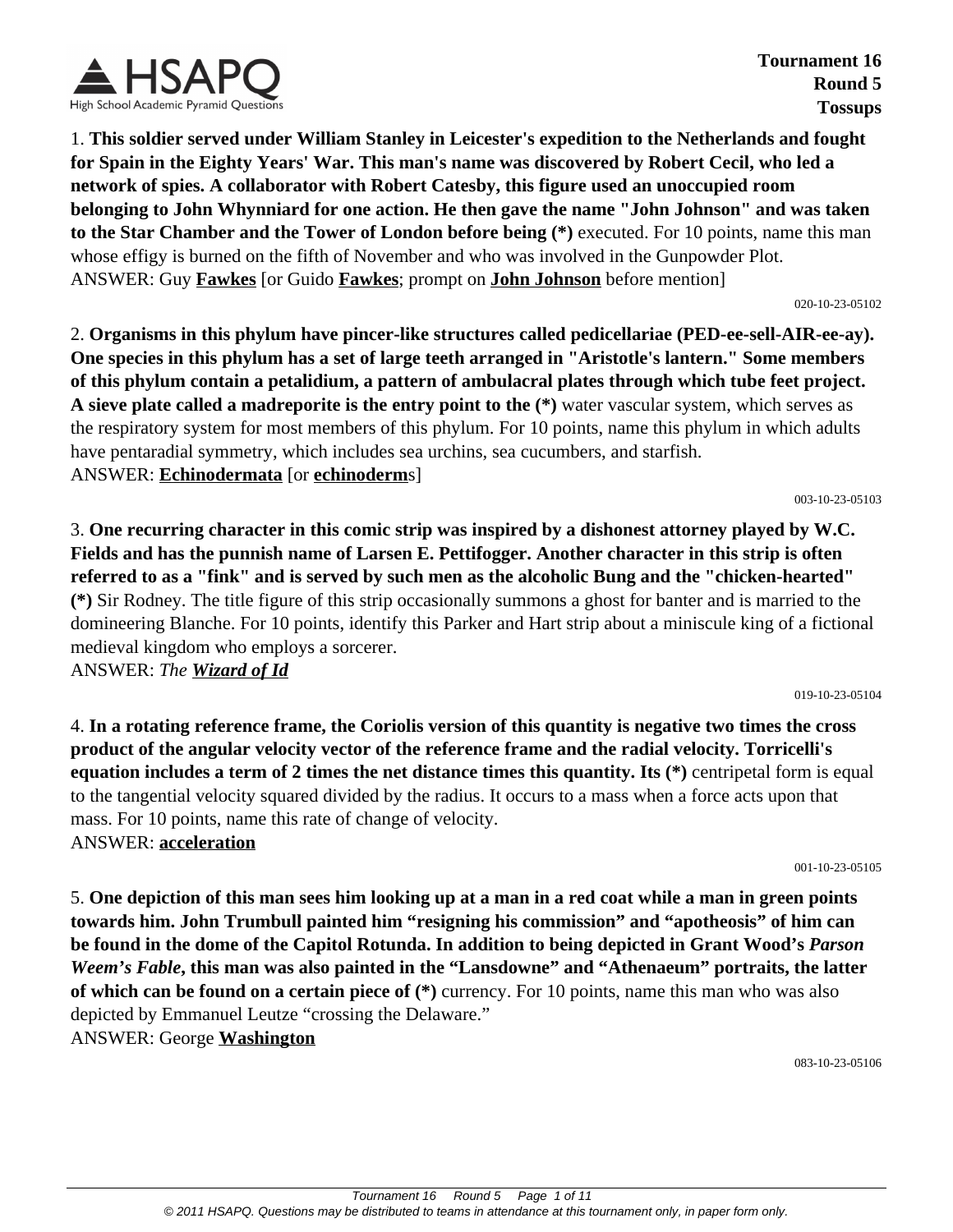6. **This author wrote a novel in which the orphan Christie Devon and a woman of ill repute named Rachel are taught self-respect by the laundress Cynthy Wilkins. In addition to** *Work***, she wrote a sequel to her most famous work in which Dan Kean kills a man in self-defense following a card game. Professor Bhaer and his wife run the Plumfield school in several of her novels which center on (\*)** Meg, Amy, Beth, and other members of the March family. For 10 points, name this author of *Jo's Boys* and *Little Women*.

ANSWER: Louisa May **Alcott**

7. **This man wrote a biography of the Luccan ruler Castruccio Castracani and completed a seven chapter treatise on** *The Art of War***. He asserted the primacy of the republic over other forms of government in his** *Discourses on Livy***. Another work by this man notes that "armed prophets have been victorious, and all unarmed prophets have been destroyed" and warns that "it is much safer to be (\*)** feared than loved." For 10 points, name this Florentine historian and philosopher and author of *The Prince*.

ANSWER: Niccolo **Machiavelli**

8. **This contemporary and friend of Alexander Ostrovsky wrote a story in which a man becomes obsessed with finding his stolen horse Malek Adel, which is collected along with "Hamlet of Shchigrovsky District" in his** *Sportsman's Sketches***. This author of** *Diary of a Superfluous Man* **wrote about a character who dies after being nicked by a scalpel in a work that features Madame Oditznoff, (\*)** Arkady Kirsanoff, and the central nihilist. For 10 points, name this author who created Bazarov in his novel *Fathers and Sons*. ANSWER: Ivan Sergeyevich **Turgenev**

026-10-23-05109

9. **This man acted as assistant to Andrew Talcott, helping to build Fort Calhoun and Fort Monroe. He found a flanking route at the Battle of Cerro Gordo during the Mexican-American War. This man took over Joseph Johnston's post after Johnston was wounded at the Battle of Seven Pines. This man won at the Battles of the (\*)** Wilderness and Cold Harbor, as well as Fredericksburg and Chancellorsville. He suffered losses at Antietam and Gettysburg. For 10 points, name this leader of the Confederate army. ANSWER: Robert Edward **Lee**

024-10-23-05110

10. **The western portion of this body of water contains the Small Sea Strait, which forms a passageway to its largest island of Olchon. The Angara, a tributary of the Yenisei, is the only river that flows out of this body of water located just south of the city of Irkutsk. One of the challenges of building the Trans-(\*)**Siberian railway was circumventing this body of water which lies north of Ulan Bator. For 10 points, name this source of roughly 20% of the world's fresh water, the deepest lake in the world located in eastern Russia.

ANSWER: Lake **Baikal**

064-10-23-05111

015-10-23-05108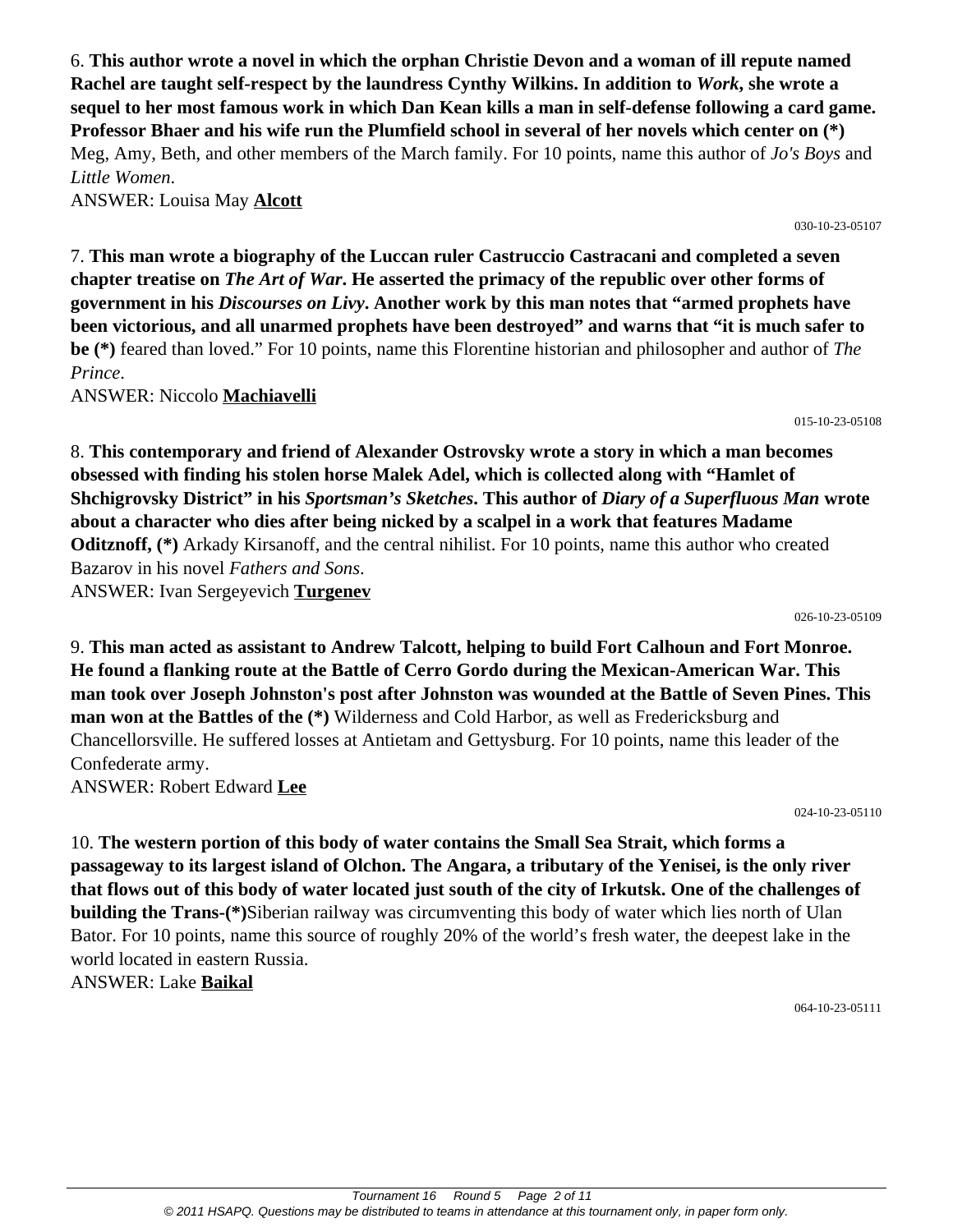11. **This commander failed to capture Tobruk from Allied forces but he decisively defeated Allied forces at the Battle of Kasserine Pass. Later, he was transferred to improve the Atlantic Wall and was in charge of the area during the invasion at Normandy. Earlier, he had lost a battle that took place north of the Qattara Depression and ended German hopes of capturing the (\*)** Suez Canal. For 10 points, name this "Desert Fox," the German commander of the Afrikakorps who lost to Bernard Montgomery at the Battle of El Alemein during the North African theater of World War II. ANSWER: Erwin Johannes Eugen **Rommel**

064-10-23-05112

12. **One story about the fate of this object was likely inspired by the tale of Batradz, culture hero of the Alans. Its name is ultimately derived from the Latin word for "steel." In early texts, it is Girflet who discards this object; in later tales, a mysterious hand drags it beneath the water when it is thrown away by (\*)** Bedivere. Nimue is sometimes said to have provided this object, though other tales claim that it was forged to replace the broken Sword in the Stone. The Lady of the Lake bestows, for 10 points, what magical sword wielded by King Arthur? ANSWER: **Excalibur** [or **Caliburn**]

019-10-23-05113

13. **An eating competition with a woman known as The Elephant occurs in this novel, which also details a massacre of banana-farm workers. It ends with one character finally deciphering a message written by the gypsy Melquíades, who earlier introduces another character to ice. During his military conquests, that character fathers seventeen children with the name (\*)** Aureliano. This novel sees Úrsula live to a supernatural age, and with her husband José Arcadio Buendía she establishes the town of Macondo. For 10 points, name this novel by Gabriel García Márquez. ANSWER: *One Hundred Years of Solitude* [or *Cien años de soledad*]

083-10-23-05114

14. **This man disguised his army as monks while besieged in the convent of Santo Domingo. He duped Isidro Barradas into abandoning Tampico without a fight in Spain's last attempt to retake his country. After losing a leg during the Pastry War, this leader ordered it buried with full military honors. As president, he signed the (\*)** Treaty of Velaso after a failed attempt to quash a rebellion in a northeast state ended at San Jacinto. For 10 points, name this Mexican general, president, and dictator who commanded the forces that besieged the Alamo. ANSWER: Antonio López de **Santa Anna**

003-10-23-05115

15. **Changes in this quantity are related to changes in the unemployment rate by Okun's Law. Its namesake deflator can be used to compare values of it across time accounting for inflation, a statistic which can be useful in contrast to the consumer price index. It differs from a similar statistic by excluding products manufactured by a given country's citizens in (\*)** foreign countries. Often calculated by summing consumption, investment, government spending, and the difference between exports and imports, for 10 points, name this measurement from economics that rates how much activity occurs within the borders of a given country. ANSWER: **G**ross **D**omestic **P**roduct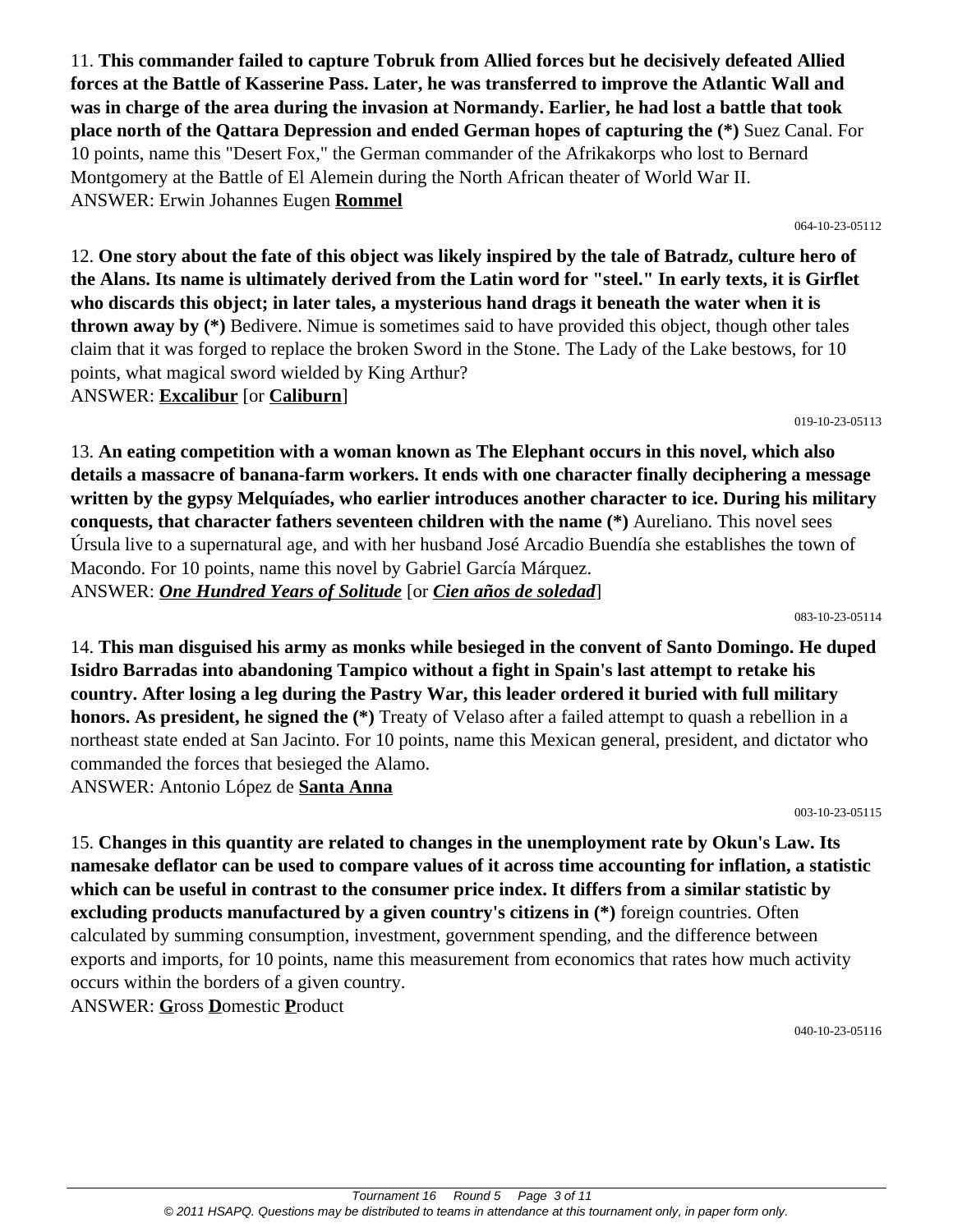Tournament 16 Round 5 Page 4 of 11 © 2011 HSAPQ. Questions may be distributed to teams in attendance at this tournament only, in paper form only.

16. **One chamber concerto for this instrument was inspired by its composer's father's struggle with Alzheimer's. In addition to John Adams'** *Gnarly Buttons***, Carl Maria von Weber wrote two notable concertos for this instrument. Mozart's concerto for this instrument features several passages over its "break" and was originally written for (\*)** basset horn, while Aaron Copland's concerto for this instrument was written for Benny Goodman. For 10 points, Gershwin's *Rhapsody In Blue* opens with a glissando from this ebony single-reed woodwind. ANSWER: **clarinet**

082-10-23-05117

17. **A metal halide is placed along with one member of this group in a type of high intensity discharge car headlights. Neil Bartlett notably reacted that member of this group with six fluorines. An isotope of potassium decays into another member of this group, which allows for a certain kind of radiometric dating. Those two members,** (\*) xenon and argon, are found along with radon, krypton, neon, and helium in this group. For 10 points, name this group of highly unreactive elements. ANSWER: **noble gas**es [or **inert gas**es; accept group **18**]

024-10-23-05118

18. **After winning a lot at gambling, one character in this opera throws his winnings in his former lover's face now that she is with Baron Douphol. It includes the duet "Libiamo ne' lieti calici," which is a brindisi, or drinking song. Annina is the title character's maid in this opera, which sees Giorgio tries to convince that character to breakup with his son. In Act III, Alfredo rushes into the room to proclaim his love for the**  $(*)$  title character before she dies from consumption. For 10 points, name this opera about the courtesan Violetta, written by Giuseppe Verdi. ANSWER: *La Traviata* [or *The Fallen Woman*]

001-10-23-05119

19. **This character confesses to taking the "likeness of a roasted crab." To help his king convince his queen to knight an Indian prince, he promises to "put a girdle about the Earth." He jeopardizes a performance of** *Pyramus and Thisbe* **by turning Bottom's head into an ass's head. (\*)** Demetrius falls for Hermia after this servant of Oberon mistakenly squirts a flower's love juice in his eyes. For 10 points, name this fairy who exclaims, "What fools these mortals be!" in *A Midsummer Night's Dream*. ANSWER: **Puck** [or either underlined name of **Robin Goodfellow**]

079-10-23-05120

20. **Heinrich Olbers discovered two large examples of these objects. In 1801, Gauss developed new regression techniques for tracking one. The problematic** *Hayabusa* **project returned a sample from one of them. Giuseppe Piazzi discovered the largest one. A particular one was visited by the NEAR mission. One of these is the smallest (\*)** dwarf planet. A collision with one of these created the Chicxulub crater. For 10 points, name these large rocks in space, one of which impacted the Yucatán Peninsula 65 million years ago. ANSWER: **asteroid**

001-10-23-05121

001-10-23-05122

21. **This man's political works include** *Everybody's Political What's What* **and** *Fabian Essays in Socialism***. Captain Bluntschli eventually proposes to Raina in his play set during the Serbo-Bulgarian war,** *Arms and the Man***. The arms tycoon Sir Andrew Undershaft donates money to the Salvation Army in his play (\*)** *Major Barbara*. He wrote a play that sees Henry Higgins attempt to reform the speech and manners of Eliza Doolittle in order to win a bet. for For 10 points, name this author of *Pygmalion*.

ANSWER: George Bernard **Shaw**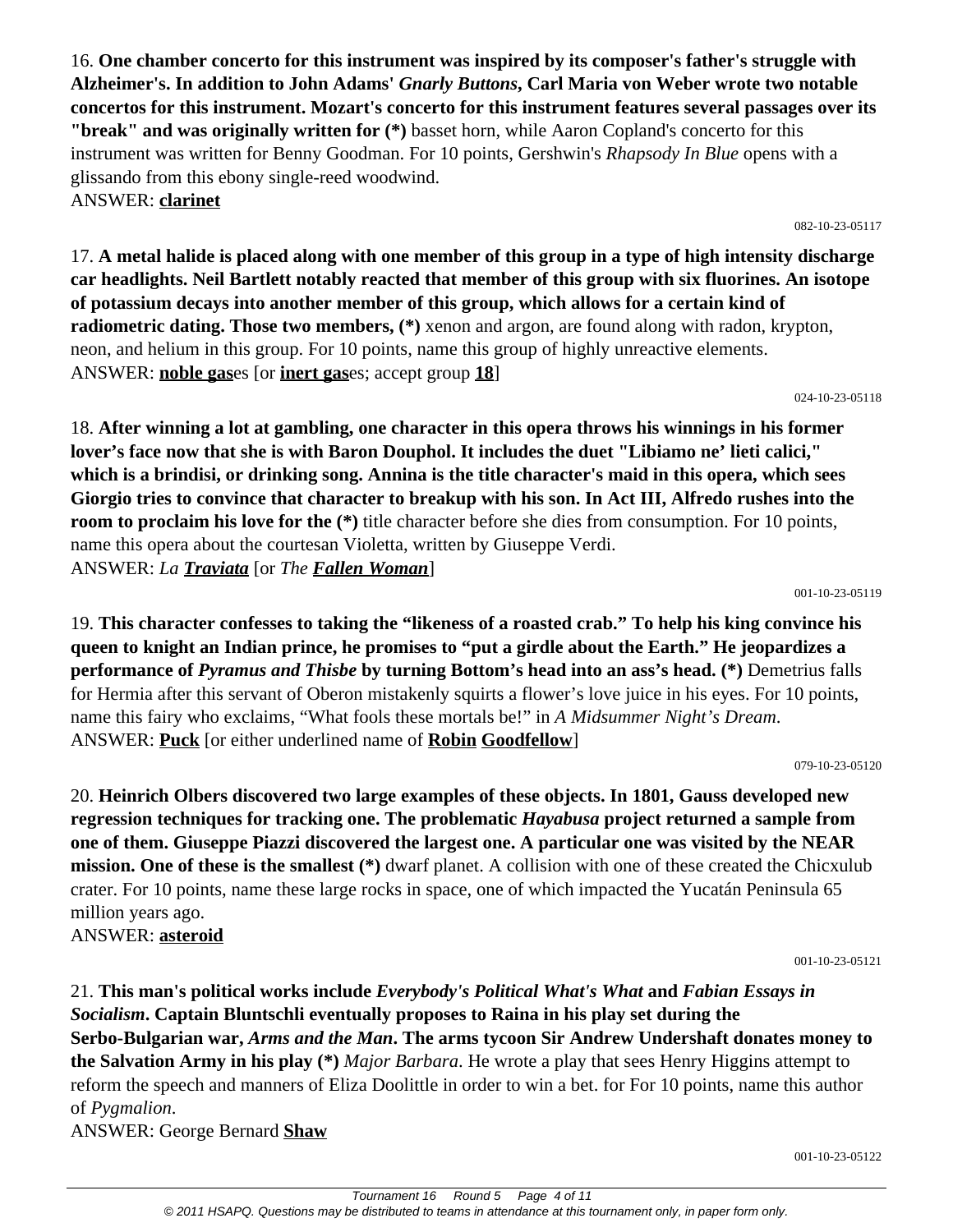22. **Spain entered this conflict under the Family Compact, and the Duke of Brunswick won a major battle of this war at Krefeld. One portion of this war was ended by the Peace of Hubertusburg. Frederick the Great lost 18,000 men in six hours at Kunersdorf during this war. This conflict was sparked in part by the Diplomatic Revolution that was prompted by the Treaty of Westminster. The (\*)** American portion of this conflict saw the French lose Quebec. For 10 points, name this war that was fought as the French and Indian War in North America and lasted in Europe from 1756 to 1763. ANSWER: **Seven Years'** War [prompt on **French and Indian** War before mentioned]

030-10-23-05123

23. **As nonces, these entities are used to prevent replay attacks. One way to find these is the Mersenne twister and these are used in Monte Carlo simulations. Unless an outside source of entropy is present, the algorithm producing them is seeded with the current time or similar value. A collection of these numbers should follow a (\*)** statistical distribution and be free of patterns allowing one to determine the next one produced based on the previous ones produced. For 10 points, name these numbers that are usually generated using the rand function.

ANSWER: pseudo-**random** numbers [or pseudo-**random** number generators before "numbers should"] 001-10-23-05124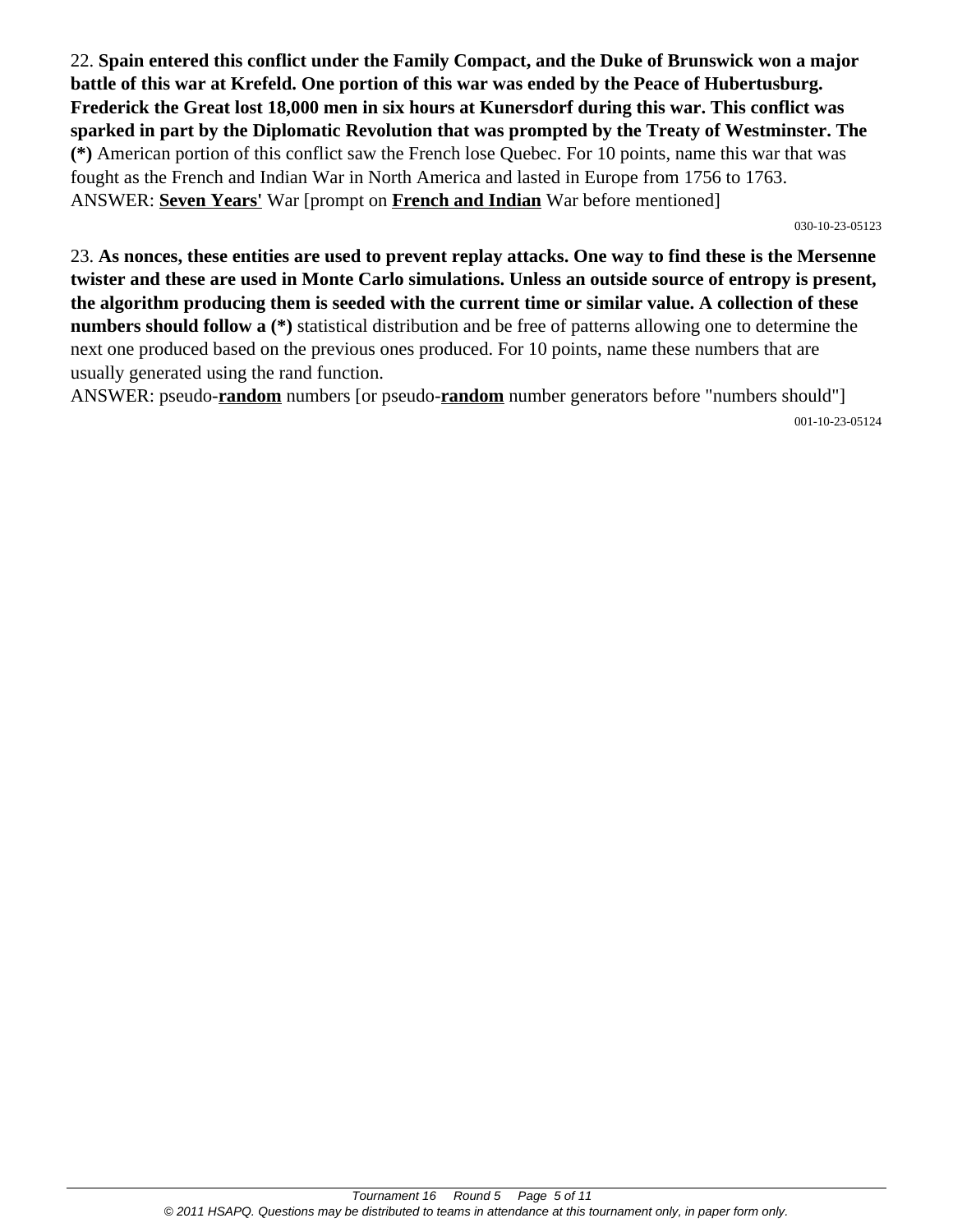

1. This substance is found in the subarachnoid space of the ventricular system. For 10 points each:

[10] Name this fluid that is removed for testing in a lumbar puncture, a procedure also known as a spinal tap.

#### ANSWER: **cerebrospinal** fluid [or **CSF**]

[10] Testing CSF after a lumbar puncture is a common technique to diagnose this disease, which is the inflammation of namesake protective membranes surrounding the brain and spinal cord.

#### ANSWER: **meningitis**

[10] If your CSF has too much glutamine in it, you may have Reye's syndrome, which is associated with consumption of this salicylic-acid-based painkiller in young children.

#### ANSWER: **aspirin**

```
026-10-23-05201
```
2. In this film, Wendell Corey plays the protagonist's cop buddy and Grace Kelly plays his socialite girlfriend. For 10 points each:

[10] Name this film in which James Stewart plays a photographer who witnesses a murder while spying on his neighbors while wheelchair bound.

#### ANSWER: *Rear Window*

[10] *Rear Window* was directed by this director of *The Birds* and *Strangers on a Train*.

ANSWER: Sir Alfred Joseph **Hitchcock**

[10] In this Hitchcock film, Ingrid Bergman's character is poisoned after discovering that a group of ex-pat Germans is keeping uranium in wine bottles.

#### ANSWER: *Notorious*

015-10-23-05202

3. This ruler created the Table of Ranks in his country to make positions merit based rather than based on birth. For 10 points each:

[10] Name this czar of Russia who also imposed a beard tax on his boyars in an effort to westernize.

ANSWER: **Peter the Great** [or **Peter I** of Russia; or **Pyotr Veliky**; or **Pyotr Alekseyevich**; prompt on **Peter**]

[10] Peter the Great was victorious at the Battle of Poltava, which occurred during this war between Russia and Sweden.

#### ANSWER: **Great Northern** War

[10] This king of Sweden during the Great Northern War led his troops to victory at the Battle of Narva, but, after the tide of the war changed, he died during a siege of Fredrikshald.

ANSWER: **Charles XII** of Sweden [prompt on **Charles**]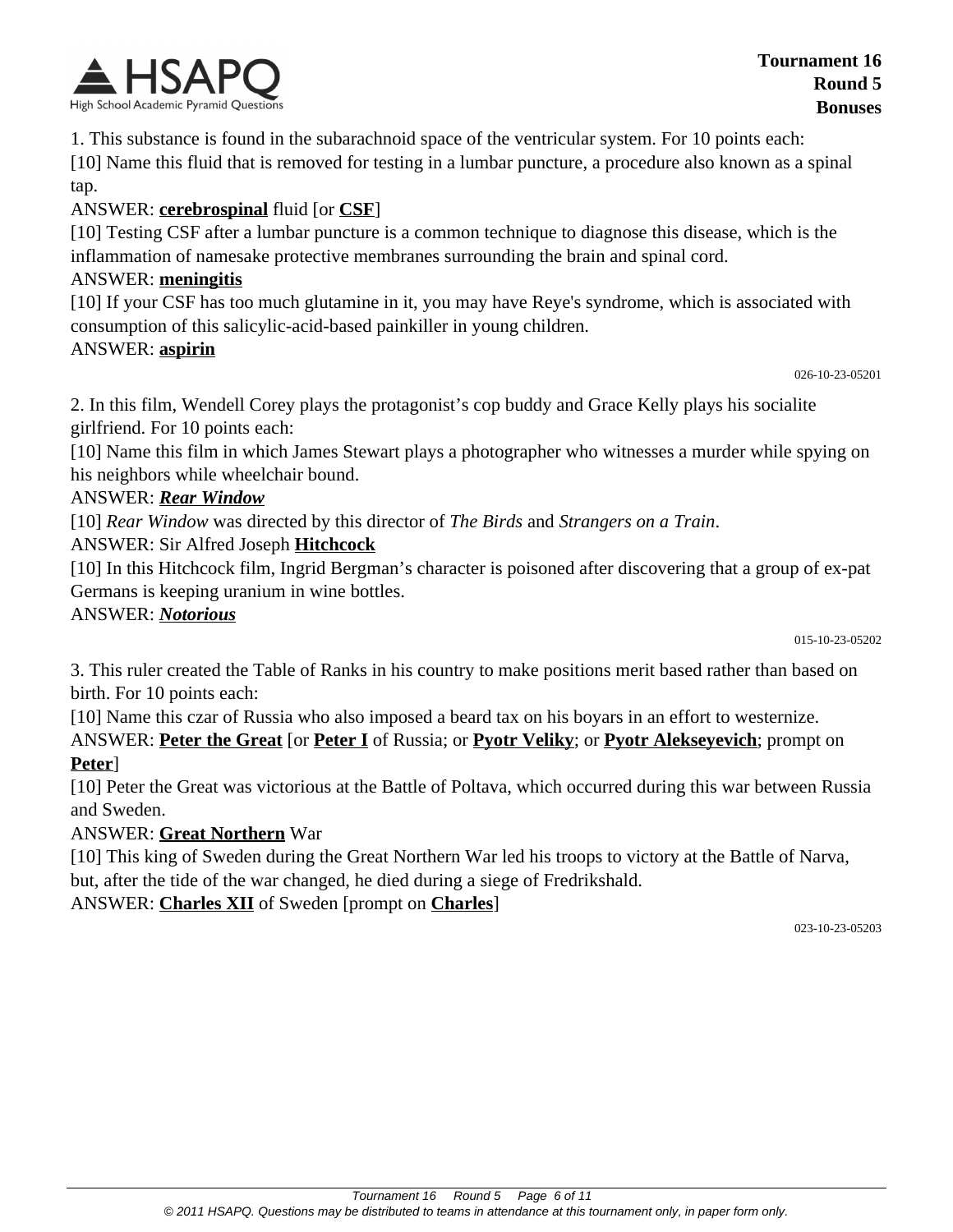4. This medieval thinker refuted the common arguments for the existence of God to show that theology was not a science. For 10 points each:

[10] Name this Nominalist who advocated simplicity in arguments with his namesake "razor."

## ANSWER: William of **Ockham**

[10] This opponent of Ockham combined Aristotelian philosophy with Catholic theology in his *Summa Theologica*.

ANSWER: Thomas **Aquinas**

[10] This author of the *Ordinatio* used the "triple primacy" to argue for the existence of God, as well as producing a notable defense of the Immaculate Conception.

ANSWER: John **Duns** Scotus

080-10-23-05204

5. It was ruled by the deposed last emperor of China, Henry Puyi. For 10 points each:

[10] Name these puppet regime which Imperial Japan set up in occupied Manchuria in 1934.

## ANSWER: **Manchukuo** [or **Manzhouguo**]

[10] One of the first setbacks Japan received in World War II was the April 1942 bombing raid named for this American, who led a fleet of planes off the *Hornet.*

ANSWER: James Harold **Doolittle**

[10] As part of the transformation of defeated Japan into a constitutional monarchy, this emperor delivered the "Jewel Voice Broadcast" renouncing his claim to divinity.

ANSWER: Michinomiya **Hirohito** [or the **Showa** emperor]

019-10-23-05205

6. Ludwig van Beethoven wrote three of these pieces for Count Razumovsky, and active examples of this ensemble include the Emerson, Juilliard, and Kronos. For 10 points each:

[10] Name this chamber music grouping consisting of two violins, a viola, and a cello.

## ANSWER: **string quartet**

[10] This Hungarian used arch form in several of his six string quartets. He is also known for *Music for Strings, Percussion and Celesta* and his *Concerto for Orchestra*.

## ANSWER: Béla **Bartók**

[10] This composer's first string quartet, subtitled "In My Life", ends with a musical depiction of his advancing deafness. He also wrote *Ma Vlast*.

ANSWER: Bedrich **Smetana**

082-10-23-05206

7. The line integral of this quantity with respect to area equals the charge enclosed divided by the permittivity of free space. For 10 points each:

[10] Name this quantity. The electric force equals this quantity times charge.

## ANSWER: **electric field**

[10] This vector equals the cross product of the electric and magnetic fields, divided by the permeability of free space. Its magnitude is equal to the intensity.

## ANSWER: **Poynting** vector

[10] The ratio of the electric field magnitude to that of the magnetic field equals this quantity, which according to relativity is the same in all reference frames.

ANSWER: **speed of light** [or **c**]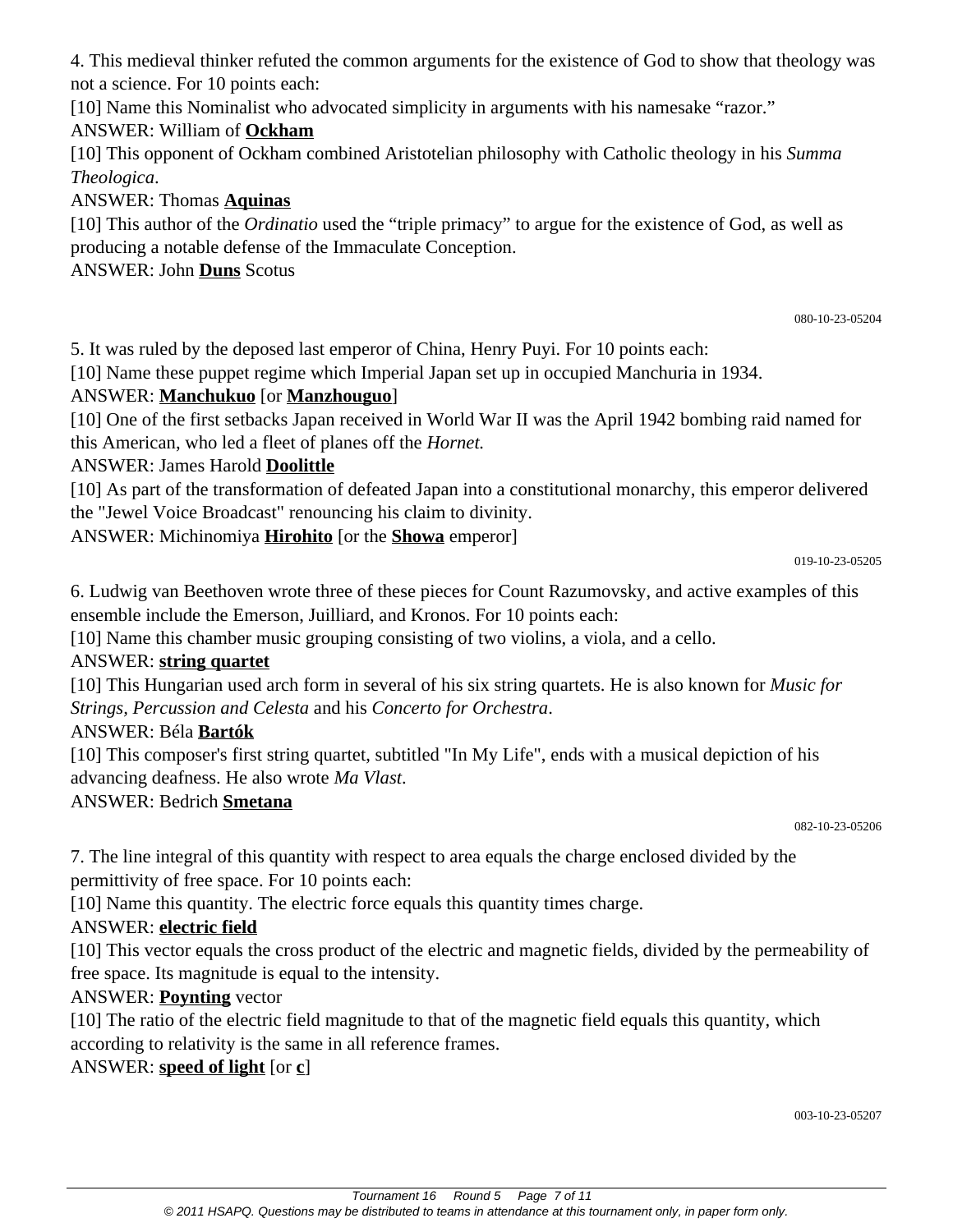8. Like the *Odyssey*, this epic poem contains a scene in which a man must bend a strong bow. For 10 points each:

[10] Name this epic whose hero, Arjuna, fights in the war between the five Pandava brothers and the hundred Kauravas.

#### ANSWER: *Mahabharata*

[10] In this oft-read section of the Mahabharata, Arjuna's chariot-driver delivers a long sermon on the nature of Brahma and the obligations of a Hindu.

## ANSWER: *Bhagavad Gita*

[10] This dark blue-skinned avatar of Vishnu, currently the namesake of an actively proselytizing sect, is the narrator of the Bhagavad Gita.

#### ANSWER: **Krishna**

019-10-23-05208

9. This poetry collection includes the sections "Wine" and "Revolt." For 10 points each:

[10] Name this modernist collection that shocked Parisian audiences with its eroticism when it was published in 1857.

ANSWER: *Les Fleurs du Mal* [or *The Flowers of Evil*]

[10] This French poet wrote *Les Fleurs du Mal*.

## ANSWER: Charles **Baudelaire**

[10] The poem "The Beacons" in section "Spleen and Ideal" of *Les Fleurs du Mal* is about members of this profession, also shared by the title characters of "Fra Lippo Lippi" and "Andrea Del Sarto." ANSWER: **painter**s [prompt on **artist**s or equivalents]

026-10-23-05209

10. In 2010 this team became the first in NFL history to go undefeated against its division and fail to make the playoffs. For 10 points each:

[10] Name this AFC West team that has severed ties with coach Tom Cable and quarterback JaMarcus Russell.

## ANSWER: Oakland **Raiders** [or **Oakland** Raiders]

[10] 2010 saw the Raiders flip flop at quarterback between Bruce Gradkowski and this Auburn alum who was traded from Washington in 2010.

#### ANSWER: Jason **Campbell**

[10] The best player on the Raiders may be this consensus best punter in the NFL, who has played with the Raiders since being drafted from Texas A&M in 2000.

#### ANSWER: Shane **Lechler**

015-10-23-05210

11. Answer the following about places of worship, for 10 points each.

[10] Only nine of this religion's Houses of Worship exist in the world, including the one in Wilmette,

Illinois. Important leaders in this religion include Shoghi Effendi and the Báb.

## ANSWER: **Bahá'í** Faith

[10] A small niche called a mihrab can be found in these buildings, which are often attached to a minaret and serve as places of worship for Muslims.

#### ANSWER: **mosque**

[10] Temples for Zoroastrians are characterized by the presence of this substance, which is a symbol for Ahura Mazda and is often called atar.

ANSWER: **fire**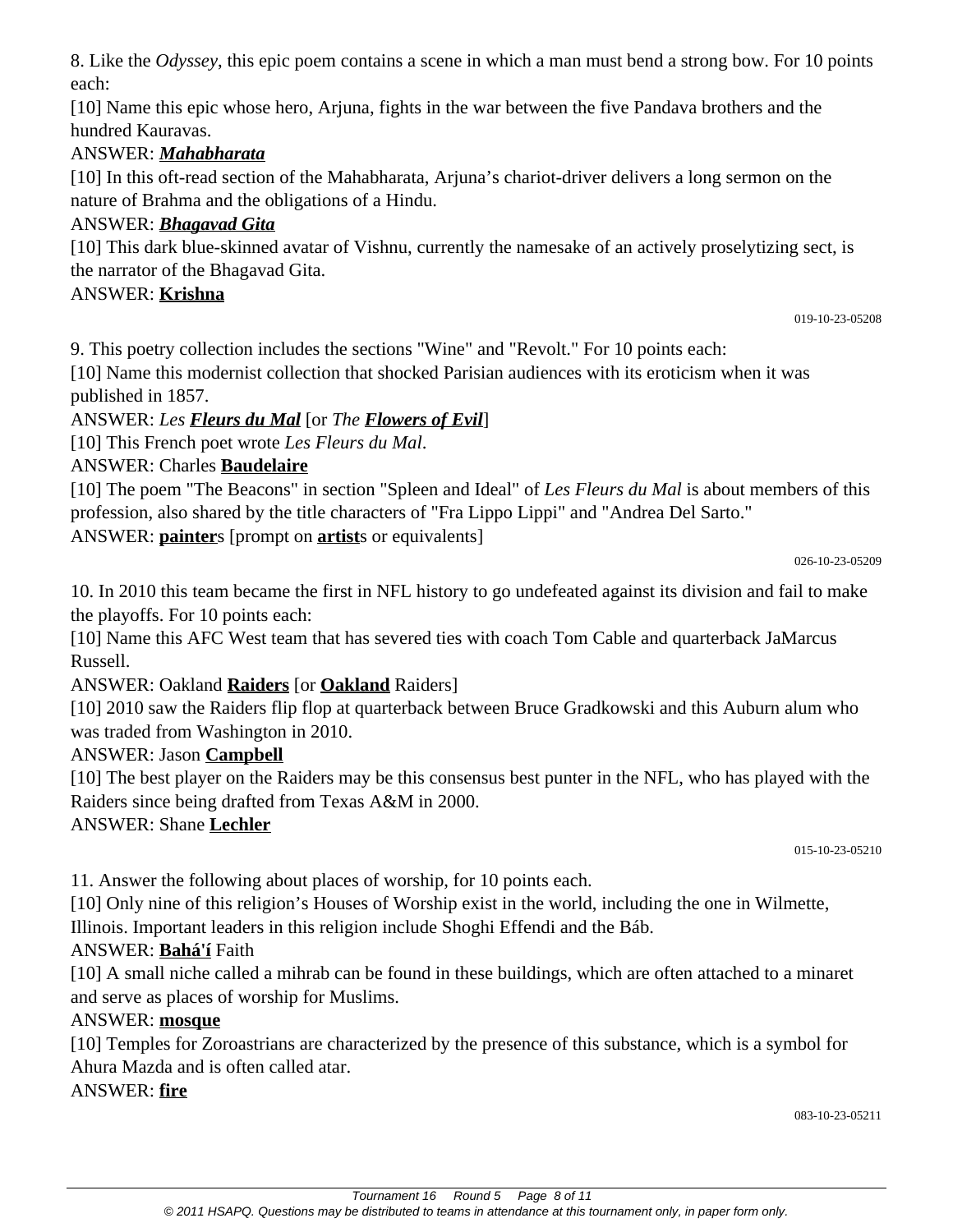12. The prime minister for the last part of his presidency was Edouard Balladur. For 10 points each: [10] Name this socialist president of France who served from 1981-1995.

#### ANSWER: François Maurice Marie **Mitterrand**

[10] This politician from Rally for the Republic succeeded Mitterrrand. In the U.S., he is known for criticizing the invasion of Iraq.

#### ANSWER: Jacques René **Chirac**

[10] In 2002, Rally for the Republic reorganized and became this party, of which Nicolas Sarkozy is a member.

#### ANSWER: **UMP** [or **Union pour un Mouvement Populaire**; or **Union for a Popular Movement**]

001-10-23-05212

13. These can have single, double, or quadruple precession. For 10 points each:

[10] Name these representations of numbers defined in IEEE 754 that are contrasted with fixed point numbers.

#### ANSWER: **floating point** numbers

[10] Single precession floating point numbers are 32 bits long, meaning the are consist of four of these units of memory.

#### ANSWER: **byte**s

[10] In PCs, floating point numbers are usually operated on using the second edition of this SIMD instruction set family that partly superseded x87.

#### ANSWER: **SSE** [or **Streaming SIMD Extensions**; or **SSE2**; or **Streaming SIMD Extensions 2**]

001-10-23-05213

14. This character's love of stroking soft things causes him to accidentally kill Curly's wife. For 10 points each:

[10] Name this ranch hand who dreams of owning a rabbit farm with his friend.

ANSWER: **Lennie Small** [accept either name]

[10] Lennie Small and George Milton are characters in this novella named for a line from a Robert Burns poem.

#### ANSWER: *Of Mice and Men*

[10] This author of *The Moon is Down* and *The Grapes of Wrath* wrote *Of Mice and Men*. ANSWER: John **Steinbeck**

015-10-23-05214

15. This sculptor's works include a depiction of Bacchus and the *Battle of the Centaurs and Lapiths*. For 10 points each:

[10] Name this Renaissance sculptor, whose other works include sculptures for the tomb of Pope Julius II and a marble *David*.

ANSWER: **Michelangelo** di Lodovico Buonarroti Simoni

[10] Another famous sculpture by Michelangelo is this one, which depicts Mary holding the dead body of Christ.

#### ANSWER: *Pieta*

[10] For the tomb of Pope Julius II, Michelangelo sculpted "Dying" and "Rebellious" types of these figures. Hiram Powers is best known for his "Greek" one.

#### ANSWER: **slaves**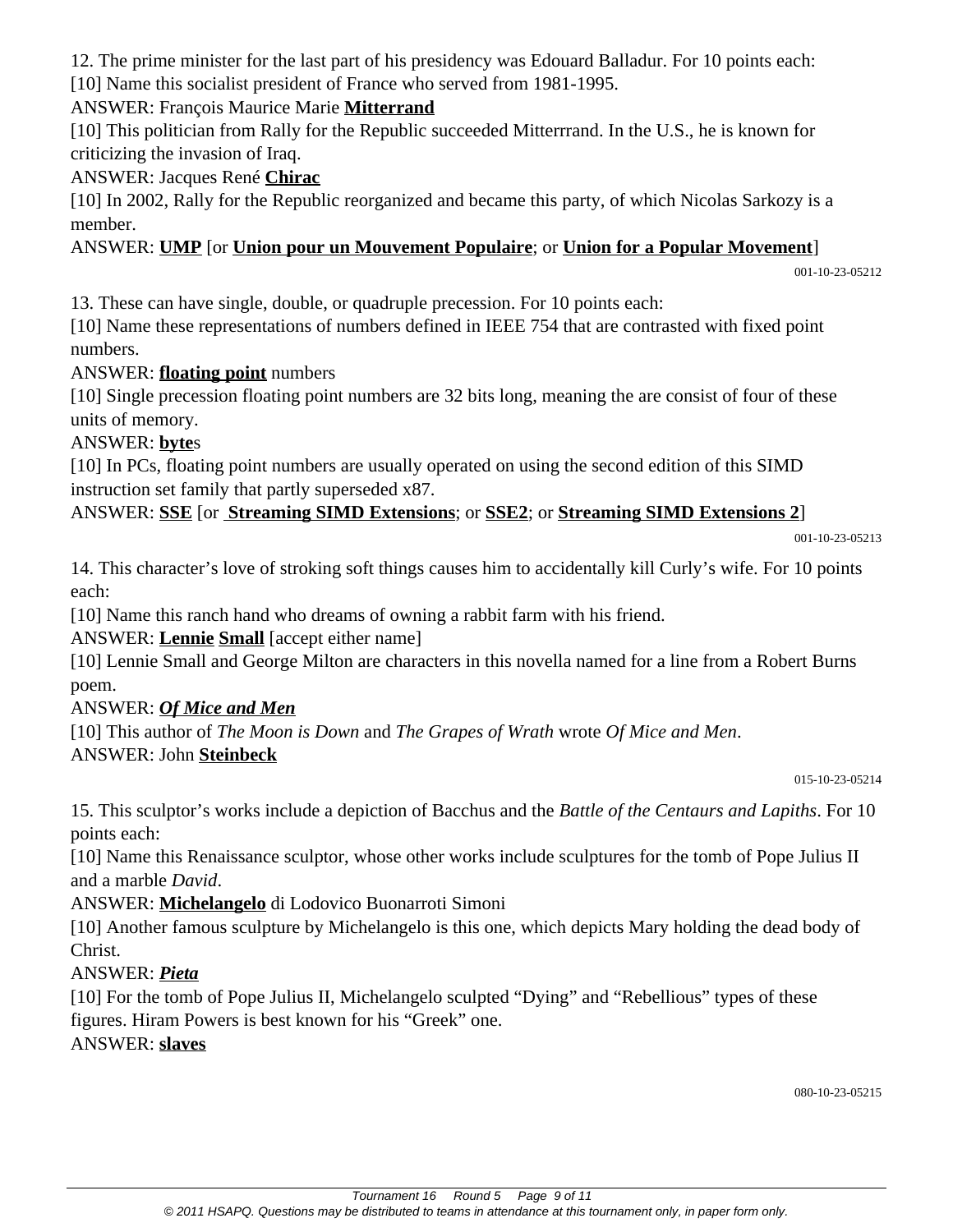16. This speech concludes that "we shall fight them to the uttermost, having behind us the producing masses of the nation and the world." For 10 points each:

[10] Name this 1896 Democratic National Convention speech, in which William Jennings Bryan argued in favor of silver coinage.

# ANSWER: **Cross of Gold** speech

[10] Bryan was cross-nominated in 1896 by the Democrats and this party, which evolved from earlier farmers' interest groups.

## ANSWER: **Populist** Party [or **Populists**; or **People's** Party]

[10] Another figure in the early Populist Party was this railroad machinist, who succeeded Uriah Stephens as the leader of the Knights of Labor.

# ANSWER: Terence Vincent **Powderly**

019-10-23-05216

17. Name some things about sports in painting, for 10 points each.

[10] This French artist depicted four horses in midair in *The Epsom Derby*. His other paintings include *Madwoman Afflicted with Envy* and *The Charging Chasseur*.

# ANSWER: Théodore **Géricault**

[10] George Bellows portrayed two men engaging in this sport in *Stag at Sharkey's* and *Dempsey and Firpo*.

# ANSWER: **boxing**

[10] This American painter depicted four boys fighting over a basketball as one of his covers for *The Saturday Evening Post*. His other paintings include the *Four Freedoms* and *Rosie the Riveter*. ANSWER: Norman Percevel **Rockwell**

```
080-10-23-05217
```
18. Perhaps the key to this man's discoveries was the discovery of the semilunar valves by his teacher, Hieronymus Fabricius. For 10 points each:

[10] Name this physician to Charles I of England, who, in 1628, discovered and published about the fact that the heart causes blood to circulate in the human body.

## ANSWER: William **Harvey**

[10] Among the prior writers whose work Harvey overturned was the Greek namesake of this text, which promises "I will give no deadly medicine" and opens by invoking "Apollo the physician."

## ANSWER: the **Hippocratic Oath**

[10] Harvey was one of a bevy of Enlightenment scientists who helped debunk the authority of this second-century Greek, whose prolific dissection experiments were the basis of medicine for 1500 years. ANSWER: **Galen**os of Pergamum

019-10-23-05218

19. The title character of this poem realizes the curse is upon her when "The mirror crack'd from side to side." For 10 points each:

[10] Name this poem in which a woman floats down the river to Camelot after Sir Lancelot discovers her in her tower.

## ANSWER: "The **Lady of Shalott**"

[10] "The Lady of Shalott was written by this Victorian poet laureate and author of "The Charge of the Light Brigade."

## ANSWER: Alfred, Lord **Tennyson**

[10] Tennyson wrote "Tis better to have loved and lost than never to have loved at all" in this poem, which he spent seventeen years on after the death of Arthur Henry Hallam.

ANSWER: *In Memoriam A.H.H.*